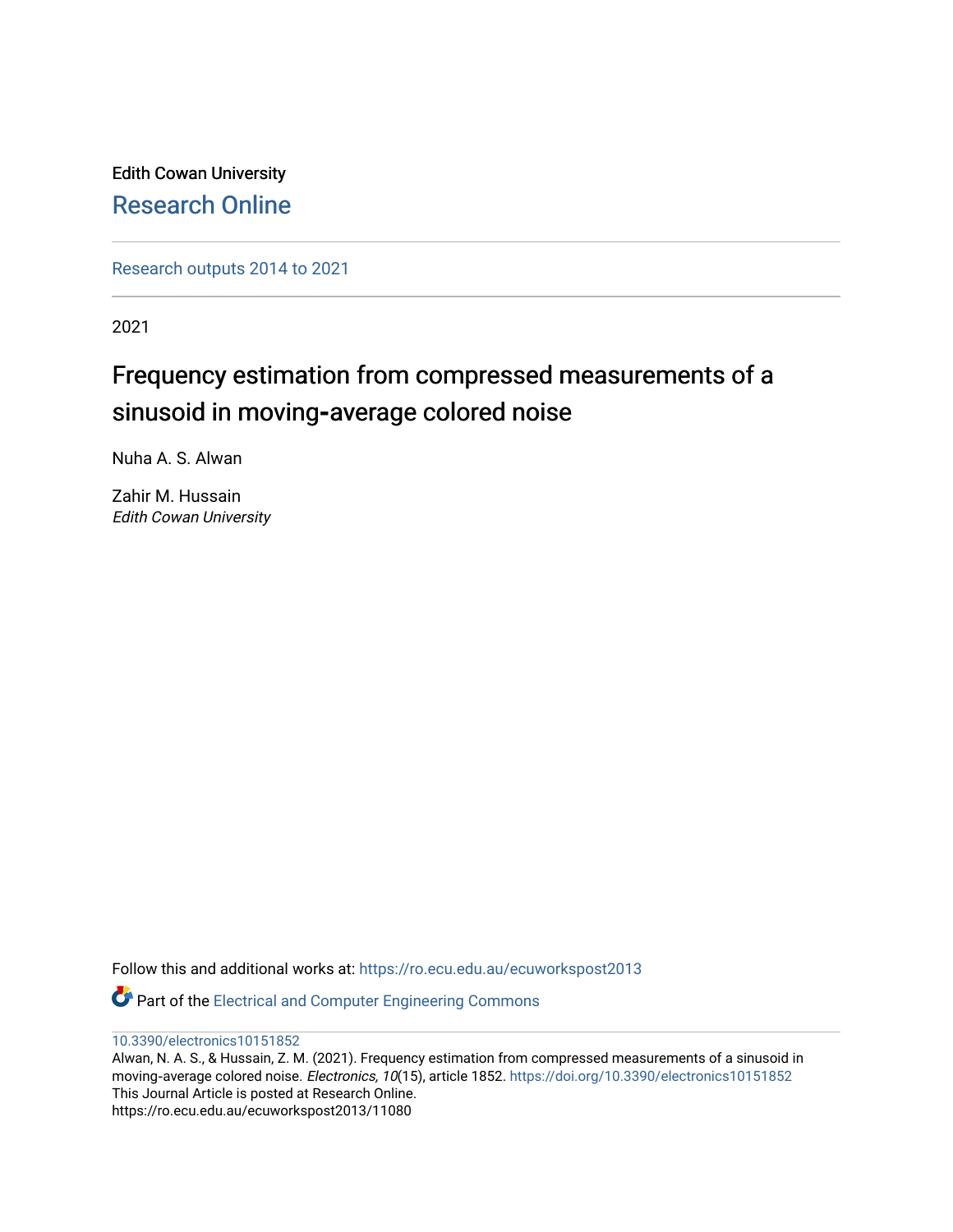



**Nuha A. S. Alwan [1](https://orcid.org/0000-0002-4040-9973) and Zahir M. Hussain 2,[\\*](https://orcid.org/0000-0002-1707-5485)**



- <sup>2</sup> School of Engineering, Edith Cowan University, Joondalup 6027, Australia
- **\*** Correspondence: z.hussain@ecu.edu.au

**Abstract:** Frequency estimation of a single sinusoid in colored noise has received a considerable amount of attention in the research community. Taking into account the recent emergence and advances in compressive covariance sensing (CCS), the aim of this work is to combine the two disciplines by studying the effects of compressed measurements of a single sinusoid in movingaverage colored noise on its frequency estimation accuracy. CCS techniques can recover the secondorder statistics of the original uncompressed signal from the compressed measurements, thereby enabling correlation-based frequency estimation of single tones in colored noise using higher order lags. Acceptable accuracy is achieved for moderate compression ratios and for a sufficiently large number of available compressed signal samples. It is expected that the proposed method would be advantageous in applications involving resource-limited systems such as wireless sensor networks.

**Keywords:** frequency estimation; compressive covariance sensing; linear sparse ruler; least squares; colored noise

## **1. Introduction**

Frequency estimation of a sinusoid in noise is one of the major problems in signal processing and communications with various applications in radar, sonar, carrier synchronization and signal detection, among many others. Many frequency estimation methods have been devised for the white noise case such as the maximum likelihood (ML) estimation method, which involves locating the peak of the periodogram [\[1\]](#page-10-0). This efficient method attains the Cramer–Rao lower bound (CRLB) asymptotically but is computationally complex even when the fast Fourier transform (FFT) is used. In addition, a number of fast and accurate frequency estimators of a sinusoid in white noise have been developed as linear prediction estimators, also achieving the CRLB on variance asymptotically [\[2\]](#page-10-1). A more computationally efficient method than the ML method is the correlation method  $[3,4]$  $[3,4]$ in which an estimate of the frequency is obtained from knowledge of one or more values of the sinusoid-plus-noise autocorrelation sequence. Improved-performance frequency estimators have been obtained using multiple autocorrelation lags, such as the P-estimator [\[5\]](#page-10-4) and the modified Pisarenko harmonic decomposer (MPHD) [\[6\]](#page-10-5). However, they involve phase unwrapping to overcome the resulting frequency ambiguities, thereby increasing complexity. Digital phase locked loops (DPLL) offer low-complexity, sample-by-sample frequency estimation for real-time applications in contrast to the above-mentioned batch estimators [\[7–](#page-10-6)[9\]](#page-10-7). Disadvantages of DPLL estimators are overshoot and long settling times [\[10\]](#page-10-8). In [\[11\]](#page-10-9), unbiased estimation of a sinusoid in colored noise is achieved via adapted notch filters. Colored noise is practically more relevant and appears in many applications [\[12\]](#page-10-10). A more realistic description of noise in electronic devices and systems for instance is given by correlated or colored noise. White noise is rarely an appropriate model to represent noise sources in such systems as electronic sinusoidal oscillators [\[13\]](#page-10-11).

The purpose of the present work is to perform single-tone frequency estimation in colored noise using correlation-based methods, as they allow frequency estimation from



**Citation:** Alwan, N.A.S.; Hussain, Z.M. Frequency Estimation from Compressed Measurements of a Sinusoid in Moving-Average Colored Noise. *Electronics* **2021**, *10*, 1852. [https://doi.org/10.3390/](https://doi.org/10.3390/electronics10151852) [electronics10151852](https://doi.org/10.3390/electronics10151852)

Academic Editor: Bhanu Prakash KN

Received: 2 July 2021 Accepted: 28 July 2021 Published: 31 July 2021

**Publisher's Note:** MDPI stays neutral with regard to jurisdictional claims in published maps and institutional affiliations.



**Copyright:** © 2021 by the authors. Licensee MDPI, Basel, Switzerland. This article is an open access article distributed under the terms and conditions of the Creative Commons Attribution (CC BY) license (https:/[/](https://creativecommons.org/licenses/by/4.0/) [creativecommons.org/licenses/by/](https://creativecommons.org/licenses/by/4.0/)  $4.0/$ ).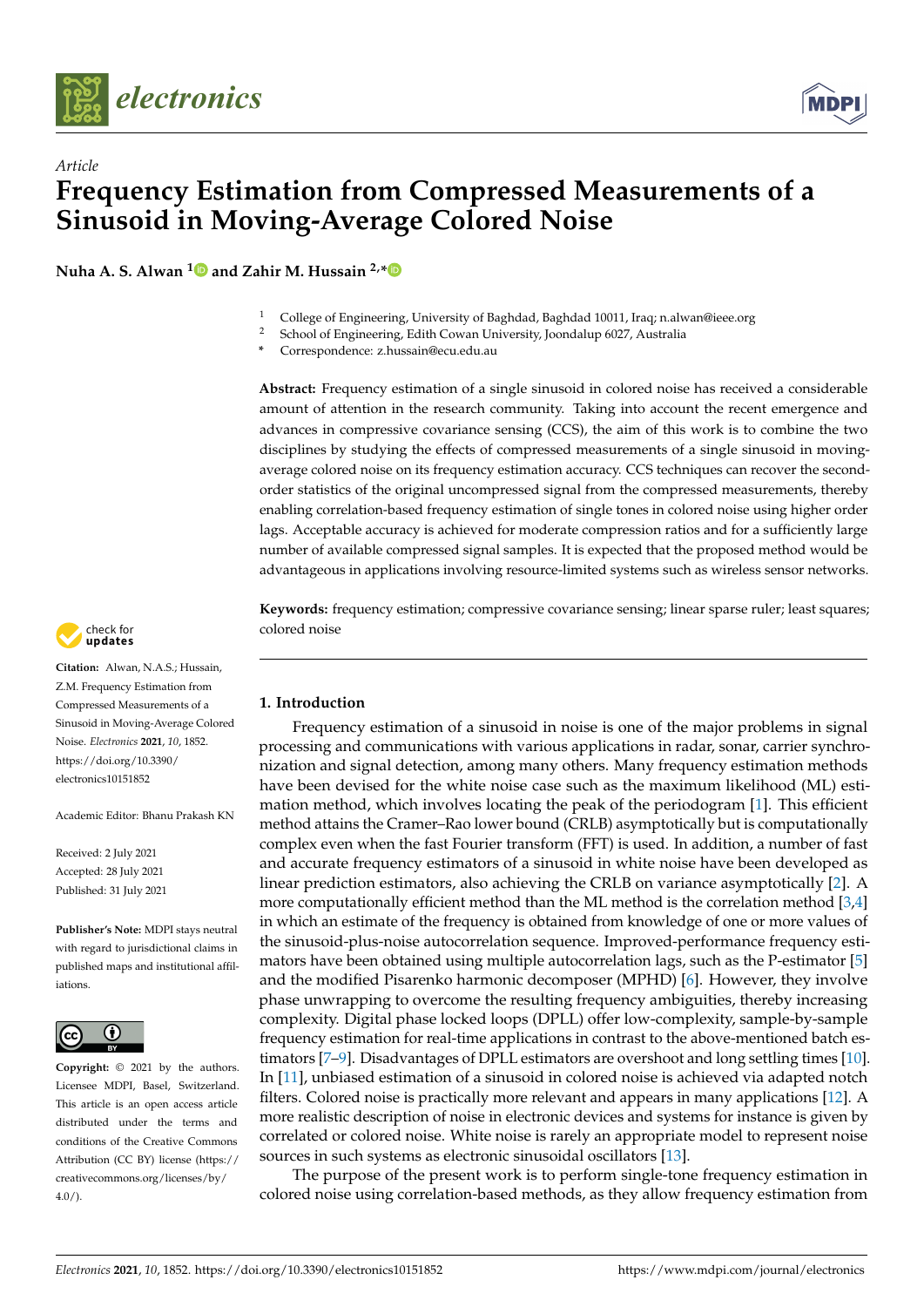compressed measurements using compressive covariance sensing (CCS). CCS is akin to compressive sensing (CS) [\[14\]](#page-10-12). As asserted in [\[15\]](#page-10-13), CS has great potential for energy-efficient data processing and communication in the wireless sensor networks (WSN) that have become commonplace due to their major role is various applications, such as industrial monitoring, healthcare monitoring environmental sensing etc. CS compresses data by sampling randomly at a sub-Nyquist rate to gain numerous compression advantages, such as limitation of sensing, storage and communication costs, thereby making CS ideal for resource-limited systems such as WSNs. The original uncompressed signal can be recovered from its compressed version on the condition that the signal is sparse in a certain transform domain. In contrast, CCS techniques [\[16\]](#page-10-14) can recover the second-order statistics of an original signal that has been compressed rather than the signal itself without the exertion of the sparsity condition and, at the same time, retaining all of the above-mentioned advantages of compression. CCS relies on certain structural forms of the covariance matrix to be captured during compression, enabling the recovery of covariance (or correlation) information of wide sense stationary (WSS) signals and, even more recently, nonstationary signals via online CCS [\[17\]](#page-10-15). One of the major applications of CCS is correlation-based frequency estimation from compressed measurements. Other applications of CCS include power spectrum estimation [\[18](#page-10-16)[,19\]](#page-11-0) and direction-of-arrival estimation in array signal processing [\[20\]](#page-11-1).

Frequency estimation of a sinusoid from compressed measurements given the additive white Gaussian noise (AWGN) case has been addressed in the literature [\[21](#page-11-2)[–24\]](#page-11-3), and frequency estimation of more than one harmonic in a frequency-sparse signal is dealt with in [\[25\]](#page-11-4). In [\[21\]](#page-11-2), ML estimation by grid search optimization is proposed such that the frequency estimate is that which maximizes a cost function. In [\[22\]](#page-11-5), a Newton-like algorithm is used to further refine the estimate after grid search, whereas the ML estimator in [\[23\]](#page-11-6) requires a course-fine grid search. In [\[24](#page-11-3)[,26\]](#page-11-7), frequency estimation from compressed measurements is cast as a linear least squares (LS) problem. The work in [\[24\]](#page-11-3) is concerned with frequency estimation of a sinusoid in white noise undergoing compression. The compression or sampling matrix is taken as a random matrix rather than a sparse matrix of zeros and ones. Therefore, this matrix colors the white noise during compression. As will be explained in the forthcoming sections, our approach is different in that the contaminating noise is itself assumed to be colored, while the sampling matrix is sparse and does not further color the noise samples upon compression. Another difference is the use of CCS in the present work due to adopting the correlation-based frequency estimation approach.

Correlation-based frequency estimation of a real-valued single tone in colored noise has been dealt with in [\[27\]](#page-11-8) using higher-order lags, thereby restricting the treatment to moving-average (MA) noise and achieving low complexity. The MA filter is the most commonly used filter in digital signal processing due to its simplicity and understandability [\[28\]](#page-11-9). Therefore, there are undoubtedly many instances in which the frequency of a noisy sinusoid must be estimated at the outputs of such filters that cause coloring of the contaminating white noise. We focus on extending the work of [\[27\]](#page-11-8) to achieve frequency estimation from compressed sinusoids in MA colored noise using CCS. This approach in the compressed measurements context has the advantage of reduced computational complexity in comparison with the ML approaches of [\[21](#page-11-2)[–24\]](#page-11-3) and even with the correlation-based approaches of [\[5](#page-10-4)[,6\]](#page-10-5) since no phase unwrapping is involved, as well as the applicability to the colored noise case. In brief, the contribution of the present work lies in applying the existing novel technology of CCS to estimate the frequency of a sinusoid in MA colored noise from compressed measurements by correlation-based methods, thereby gaining a computational efficiency advantage over relevant ML approaches [\[21–](#page-11-2)[24\]](#page-11-3) in the compressed-measurement context that rely on computationally complex grid search optimization. Moreover, and to the best of the authors' knowledge, there are no studies in this direction in the literature that deal with the MA colored noise case except the work in [\[27\]](#page-11-8) that does not consider compressed measurements.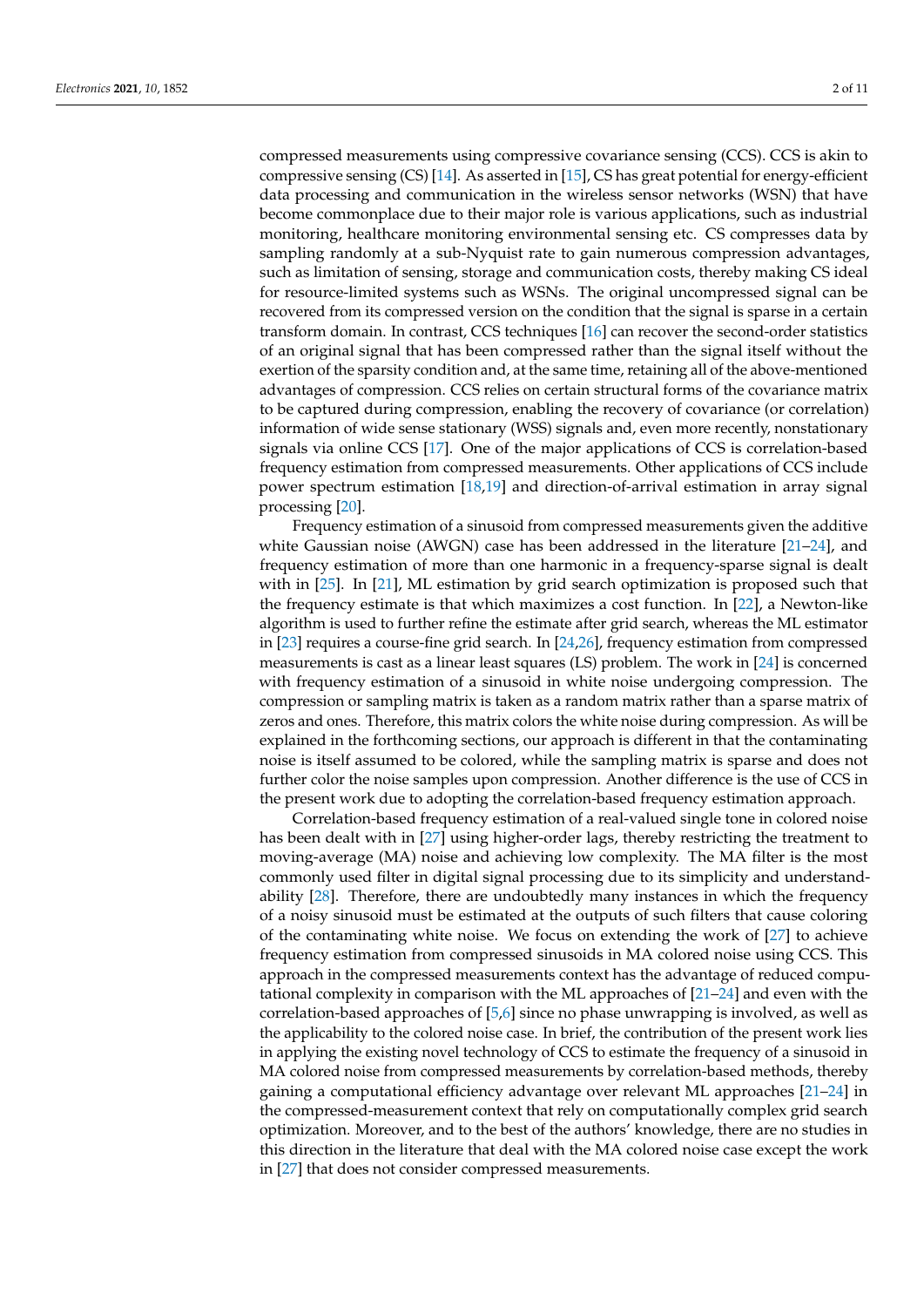Recently, the emerging artificial intelligence technique of deep learning (DL) found application in frequency estimation of noisy sinusoidal signals [\[29](#page-11-10)[,30\]](#page-11-11) with promising performance. However, no results were reported for frequency estimation of compressed sinusoids using DL; this remains a topic for future research.

The remainder of the paper is organized as follows. Section [2](#page-3-0) summarizes the frequency estimation method of [\[27\]](#page-11-8). CCS is explained in Section [3](#page-3-1) relating to the present frequency estimation problem. Simulation results are given in Section [4,](#page-5-0) and, finally, Section [5](#page-9-0) concludes the paper.

## <span id="page-3-0"></span>**2. Frequency Estimator of Real-Valued Single Tone in Colored Noise Using Multiple Autocorrelation Lags**

The estimator proposed in [\[27\]](#page-11-8) can be summarized as follows. A real-valued sine wave *s*(*n*) of amplitude *α*, frequency  $\omega$ <sub>*o*</sub> and phase  $\varphi$  is immersed in colored noise  $u(n)$ resulting in the length-*L* observed signal samples  $v(n)$  given by:

$$
v(n) = s(n) + u(n) = \alpha \sin(\omega_0 \ n + \varphi) + u(n), \qquad 1 \le n \le L \qquad (1)
$$

The digital frequency *ω<sup>o</sup>* measured in radians is equal to 2*π fo*/ *f<sup>s</sup>* , where *f<sup>o</sup>* is the sinusoid analog frequency in Hz and *f<sup>s</sup>* is the sampling frequency in Hz. The colored noise  $u(n)$  is zero-mean, WSS, Gaussian and independent of  $s(n)$ . It is assumed to be generated by passing zero-mean AWGN of variance *σ* 2 through an order-*Q* finite impulse response (FIR) filter. The normalized noise autocorrelation

$$
\rho(k) = \left\{ E[u(n) u(n-k)] \right\} / \sigma^2
$$

is equal to zero for  $k > Q$ . The signal to noise ratio (SNR) is taken as  $\alpha^2/2\sigma^2$ .

The autocorrelation function of  $v(n)$  is denoted by  $r(k)$  and is given by:

$$
r(k) = [v(n)v(n-k)] = \frac{\alpha^2}{2}\cos(k\omega_o) + \sigma^2\rho(k)
$$
 (2)

where is the expectation operator.

Using trigonometric relations, it is straightforward to show that an estimate of the frequency  $\omega_o$ , denoted by  $\hat{\omega}_o$ , can be expressed as

$$
\hat{\omega}_o = \cos^{-1}\left[\frac{\sum_{k=p}^q \hat{r}(k) \left[\hat{r}(k-1) + \hat{r}(k+1)\right]}{2 \sum_{k=p}^q \hat{r}(k)^2}\right]
$$
\n(3)

for any integer  $q > p > Q + 1$ , and  $\hat{r}(k)$  is the unbiased estimation of autocorrelation given by

$$
\hat{r}(k) = \frac{1}{L-k} \sum_{n=1}^{L-k} v(n) v(n-k)
$$
\n(4)

This method of single-tone frequency estimation has been shown in [\[27\]](#page-11-8) to outperform the P-estimator and the MPHD methods in terms of computational load and accuracy and for the colored noise case. We next discuss the application of the CCS method to the frequency estimator discussed above while considering compressed measurements of the noisy sinusoid.

## <span id="page-3-1"></span>**3. The Compressive Covariance Sensing Method and Its Application to Frequency Estimation**

Autocovariance of a signal is equivalent to its autocorrelation when the signal mean is zero [\[31\]](#page-11-12), and it will be referred to throughout the remainder of this paper as covariance for simplicity. CCS recovers the covariance of a signal from a compressed version of it when the compression is carried out by further sampling the signal using a linear sparse ruler (LSR) [\[16\]](#page-10-14). An LSR with a length of *N*−1, *N* = 11, is shown in Figure [1.](#page-4-0) The *M* = 6 marks on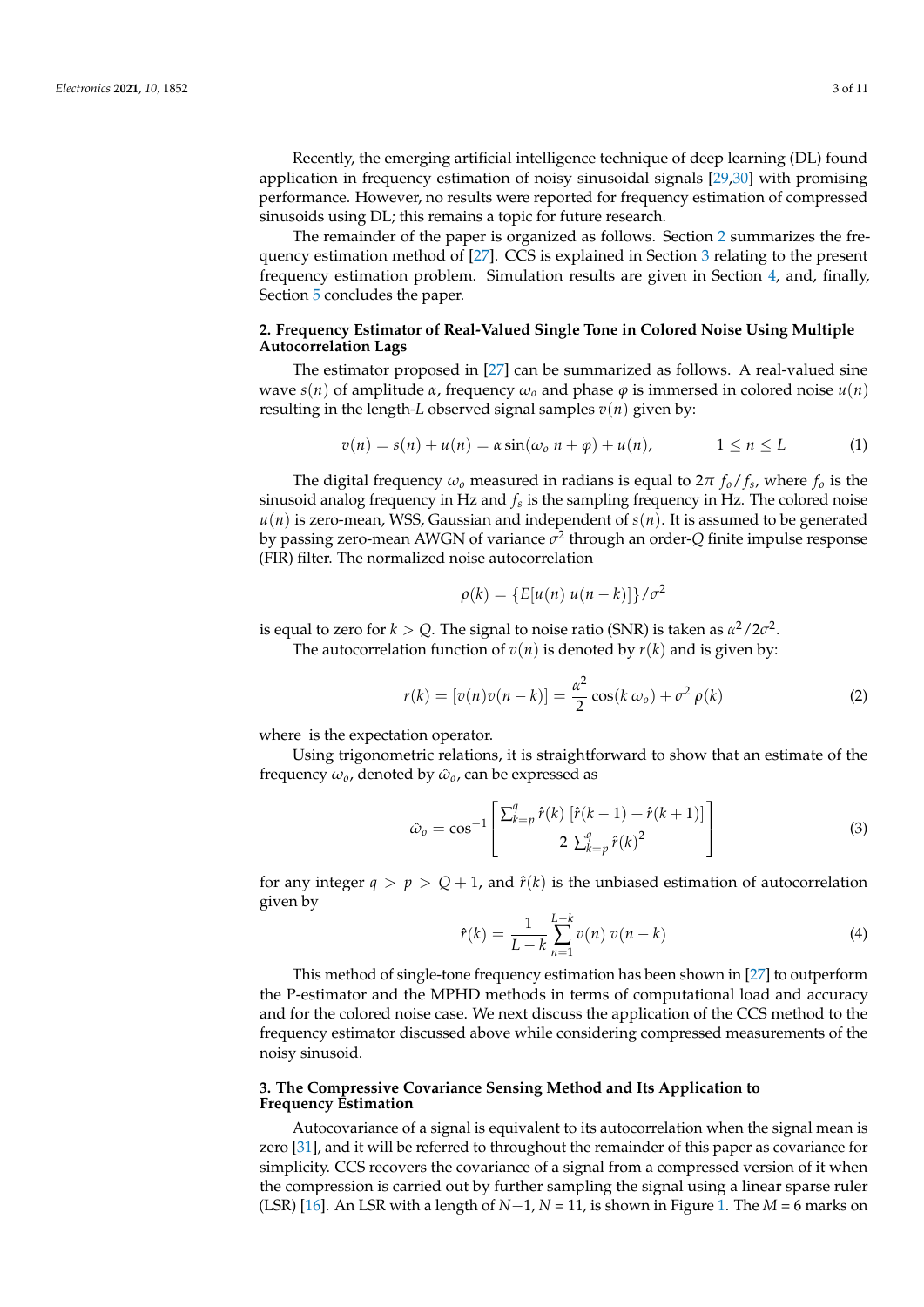the ruler defined by the set  $\{0,1,3,7,8,10\}$  allow all integer distances between zero and 10 to be measured, which can be easily verified.

<span id="page-4-0"></span>

|  |  |               |                        | <b>Contract Contract</b> |  |  |
|--|--|---------------|------------------------|--------------------------|--|--|
|  |  |               | 0 1 2 3 4 5 6 7 8 9 10 |                          |  |  |
|  |  | $N=11,$ $M=6$ |                        |                          |  |  |

Figure 1. A linear sparse ruler of length 10. The set of marks is  $\{0,1,3,7,8,10\}$ .

**Figure 1. A** linear space  $\frac{1}{2}$ 

and 10 to be measured, which can be easily verified. We assume that  $\alpha$ 

hence the best compression ratio. Since all possible lags can be defined, the covariance sequence of the original signal can be recovered from the compressed signal. The compression ratio is *M*/*N*. A minimal LSR has the least number of marks *M* and

Covariance matrices are symmetrical and Toeplitz (ST) for real signals [\[16,](#page-10-14)31[,32\]](#page-11-13). The covariance sequence constitutes the first column of the recovered covariance matrix.

where  $\mathcal{L}_{\mathcal{A}}$  sampling matrix that performs that performs that performs the function of the  $\mathcal{L}_{\mathcal{A}}$ 

The relation between a signal vector  $\mathbf{x} \in \mathbb{R}^N$  and its compressed version  $\mathbf{y} \in \mathbb{R}^M$  is

$$
y = \Phi x \tag{5}
$$

 $T = \mathbf{r} M \times N$  is vector matrix of vector  $\mathcal{C}$  for  $\mathcal{C}$   $\mathcal{C}$  for convenience the symbol  $\mathcal{C}$ where  $\Phi = \mathbf{R}^{M \times N}$  is a sparse sampling matrix that performs the function of the LSR. Each of the *M* rows of Φ has at most one non-zero (unity) value.

The theoretical covariance matrix of vector **x** will be given the symbol  $\Sigma$  for convenience and is described by  $\begin{bmatrix} 1 \end{bmatrix}$ 

$$
\Sigma = \left[ \mathbf{x} \, \mathbf{x}^T \right] \tag{6}
$$

where the superscript *T* denotes transpose. The above matrix can be thought of as a linear combination of ST matrices that are elements of the subspace

$$
\Im = \{\Sigma_o, \Sigma_1, \ldots, \Sigma_{S-1}\} \subset \mathbf{R}^{N \times N}.
$$

There exist real scalars *αs* such that

$$
\Sigma = \sum_{s=0}^{S-1} \alpha_s \, \Sigma_s \tag{7}
$$

 $V$  (8) The number *S* and therefore the matrices  $\sum_{S}$  are chosen, knowledge of the  $s$  leads to knowledge of Σ. The number *S* of the matrices  $\sum_{S}$  is restricted to *S* < 2*N* − 1 [\[32\]](#page-11-13). The covariance matrix of the compressed vector is When the subspace  $\Im$  and therefore the matrices  $\Sigma_s$  are chosen, knowledge of the  $\alpha_s$ 

$$
\overline{\Sigma} = \left[ \mathbf{y} \, \mathbf{y}^T \right] \tag{8}
$$

Substituting Equation (5) and Equation (6) into Equation (8) yields:

$$
\overline{\Sigma} = \Phi \Sigma \Phi^{T} = \sum_{s=0}^{S-1} \alpha_{s} \overline{\Sigma}_{s}
$$
 (9)

 $where$ where

$$
\overline{\Sigma}_s = \Phi \Sigma_s \Phi^T \tag{10}
$$

The matrix  $\overline{\Sigma}$  is a linear combination of the symmetric matrices that are elements of the subspace  $\overline{\Im} = \{\overline{\Sigma}_0, \,\overline{\Sigma}_1, \, \ldots, \, \overline{\Sigma}_{S-1}\} \subset \mathbf{R}^{M \times M}$ . They are not necessarily Toeplitz. If compression is achieved using an LSR and thereby preserving the second-order statistics, then the subspace  $\overline{\Im}$  is linearly independent, and knowing  $\overline{\Sigma}$  from Equation (8) and  $\overline{\Sigma}_s$ from Equation (10) leads to knowing the  $\alpha_s$  from Equation (9); finally,  $\Sigma$  is found from Equation (7).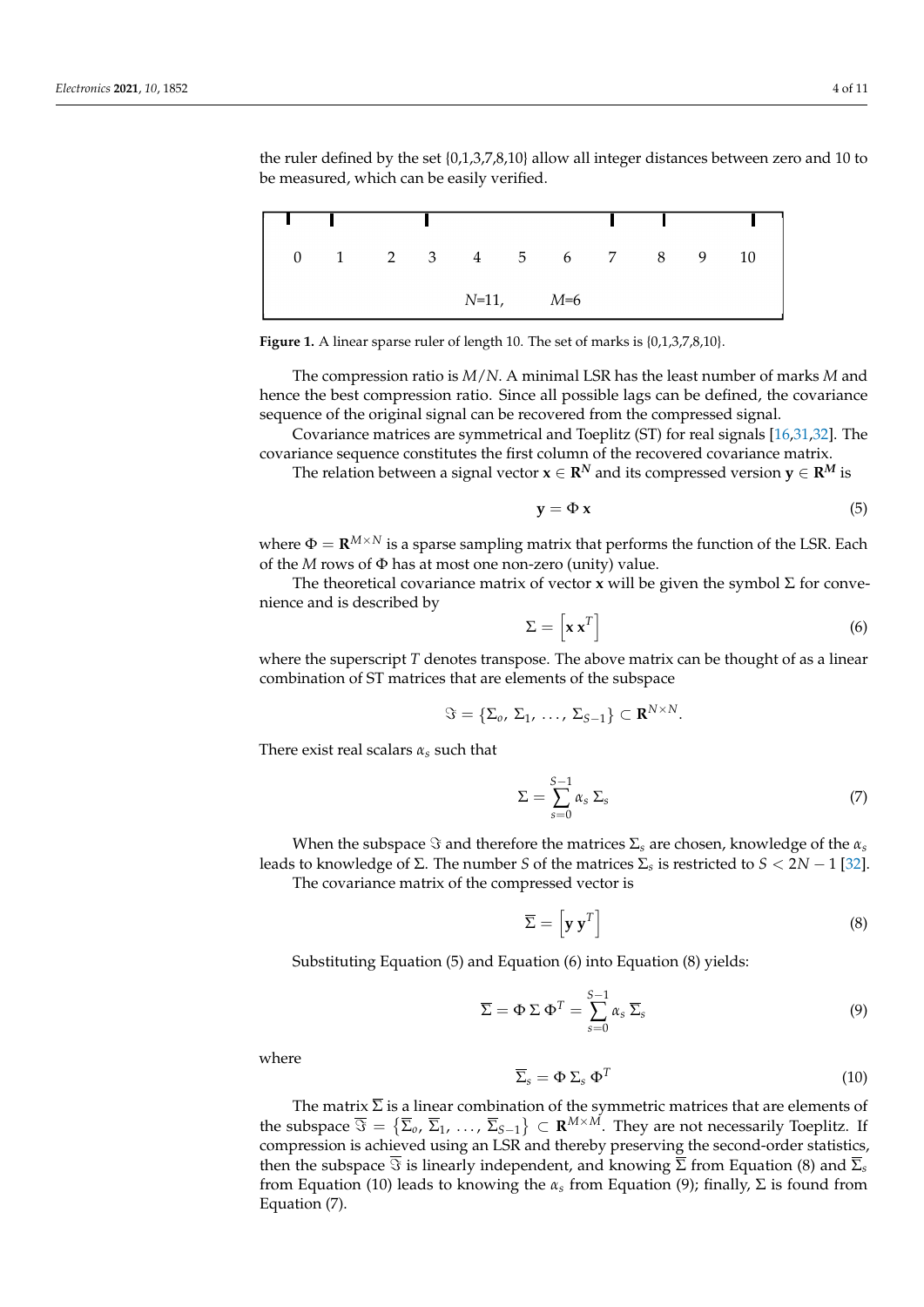The computation of the *α<sup>s</sup>* from Equation (9) leads to an overdetermined system of equations that can be solved by LS [\[16,](#page-10-14)[32\]](#page-11-13). We also note that the covariance of the compressed vector given in Equation (8) must be estimated to solve the CCS problem. In [\[33\]](#page-11-14), it was proved that using the unbiased covariance estimation method of Equation (4) for least squares CCS (LS-CCS) gives the best results.

To apply CCS to our frequency estimation problem, the length-*L* sequence of noisy sinusoidal samples of Equation (1) is divided into *B* blocks of length *N*. Each block is compressed by the LSR of compression ratio *M*/*N*, and CCS is carried out. The number *S* of linearly independent matrices  $\Sigma$ <sub>s</sub> in the subspace  $\Im$  is taken as equal to *N*, and the subspace is chosen as

$$
\Im = \{I_N\} \cup \{T_1, T_2, \ldots, T_{N-1}\}\tag{11}
$$

where  $I_N$  is the identity matrix and  $T_k$  is the Toeplitz matrix with ones on the diagonals *k* and −*k* and zeros elsewhere. The final recovered covariance values are the result of averaging over the *B* blocks [\[16,](#page-10-14)[34\]](#page-11-15). These values are used in Equation (3) to estimate the frequency. The algorithmic steps of the whole procedure are outlined below.

#### **Algorithm 1: CCS-based frequency estimation of a compressed noisy sinusoid.**

**Input**: A length-*L* noisy sinusoid divided into *B* blocks of length *N*. Each of the *B* blocks undergoes compression by an LSR with compression ratio *M*/*N*. Denoting the corresponding sampling matrix performing the function of the LSR by  $\Phi$ , we have  $y = \Phi x$ , where y is the length-*M* compression of the length-*N* block represented by x.

- a. For each compressed block, perform the following:
	- 1. Choose *S* linearly independent ST  $N \times N$  matrices  $\Sigma_s$  using the subspace of Equation  $(11)$ .
	- 2. For each  $\Sigma_s$ , find an  $M \times M$  matrix  $\overline{\Sigma}_s$  from Equation (10):  $\overline{\Sigma}_s = \Phi \Sigma_s \Phi^T$ .
	- 3. Compute an unbiased estimate of the ST  $M \times M$  compressed signal covariance matrix  $\overline{\Sigma}$  using the following equation that yields the first row of  $\overline{\Sigma}$  whose elements are denoted by  $\hat{r}_y(k)$ :

$$
\hat{r}_y(k) = \frac{1}{M-k} \sum_{n=1}^{M-k} y(n) y(n-k), \qquad k = 0, 1, ..., M-1
$$

- 4. Find the  $\alpha_s$  by LS from Equation (9):  $\overline{\Sigma} = \sum_{s=0}^{S-1} \alpha_s \overline{\Sigma}_s$ .
- 5. Find  $\hat{\Sigma}_{LS}$ , which is the LS estimate of the ST covariance matrix Σ of the original length-*N* block from Equation (7):  $\hat{\Sigma}_{LS} = \sum_{s=0}^{S-1} \alpha_s \Sigma_s$ .
- b. Repeat for all *B* blocks and average the estimated covariance over all blocks. Denote the first row of the estimated covariance matrix by  $\hat{r}(k)$ ,  $k = 0, 1, ..., N - 1$ .
- c. Find the estimated frequency by applying Equation (3):

$$
\hat{\omega}_o = \cos^{-1}\left[\frac{\sum_{k=p}^q \hat{r}(k) \left[\hat{r}(k-1) + \hat{r}(k+1)\right]}{2 \sum_{k=p}^q \hat{r}(k)^2}\right],
$$

where  $q > p > Q + 1$  and *Q* is the order of the FIR filter generating the colored noise.

**Output:** Frequency estimate  $\hat{\omega}_0$  of the length-*L* noisy sinusoid.

# <span id="page-5-0"></span>**4. Simulation Results**

.

Simulations are carried out in MATLAB. The frequency estimator of [\[27\]](#page-11-8) is first simulated. The length *L* of the real-valued noisy sinusoid is first chosen to be  $L = 110$ samples. In Equation (1), we set  $\alpha = 5$ ,  $\omega<sub>o</sub> = \pi/8$ , and  $\varphi = 0$  without loss of generality. The noise variance  $\sigma^2$  is found from the SNR equation in dBs:

$$
SNR(dB) = 10 \log_{10}(\frac{\alpha^2}{2\sigma^2})
$$
 (12)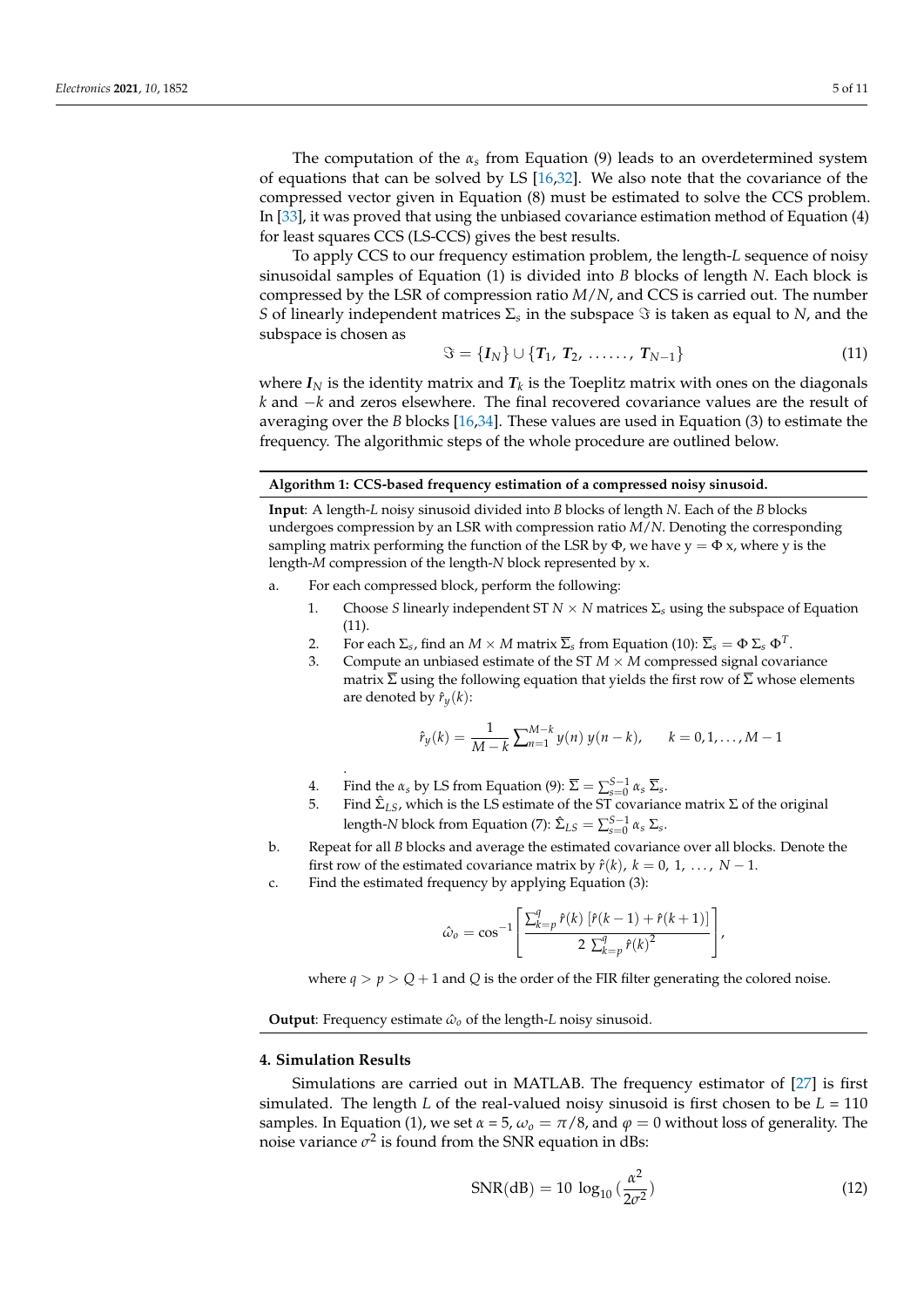Zero-mean AWGN of variance  $\sigma^2$  is passed through a FIR filter of order  $Q = 2$ , having a system transfer function  $H(z) = (1/3)(1 + z^{-1} + z^{-2})$  to form the MA noise component  $u(n)$  in Equation (1). Equations (3) and (4) are applied to obtain the frequency estimate denoted by  $\hat{\omega}_0$ , taking  $p = 5$  and  $q = 10$ . The estimation means square error (MSE) is given in dBs by

$$
\text{MSE} = 10 \log_{10} \left[ \left\{ (\omega_o - \hat{\omega}_o)^2 \right\} \right]. \tag{13}
$$

To make a meaningful plot of estimation of MSE in dB vs. SNR (dB), we need to plot the CRLB as well. The CRLB provides the minimum variance of the unbiased estimator as SNR increases. For the problem of frequency estimation of a single sine in white noise, the CRLB was found in [\[35\]](#page-11-16) to be:

$$
CRLB = \frac{12 \sigma^2}{\alpha^2 L (L^2 - 1)}
$$
 (14)

where *L* is the number of signal samples. To take into account MA colored noise [\[36\]](#page-11-17), we take into account the noise spectral density at the sinusoidal position *ωo*. The expression becomes

$$
CRLB = \frac{12 \sigma^2 |H(e^{j \omega_0})|^2}{\alpha^2 L (L^2 - 1)}
$$
(15)

where  $H\left(e^{j\omega_o}\right) = H(z)|_{z=e^{j\omega_o}}$ .

The above holds provided that the noise spectrum is relatively smooth over frequency intervals corresponding to  $2\pi$  times the reciprocal of the number of signal samples [\[36\]](#page-11-17), which is the case in the present settings. The approximation improves as the number of samples increases.

Next, a compressed version of the length—110 noisy sinusoid is considered by first dividing the signal vector into 10 blocks  $(B = 10)$ , each with a length of  $N = 11$ . Each block is compressed using an LSR with a compression ratio *M*/*N* = 6/11 as in Figure [1.](#page-4-0) CCS is then applied as explained in Algorithm 1 of Section [3](#page-3-1) to the compressed vector to recover the correlation values to be substituted in Equation (3). The process is repeated using *M*/*N* = 9/11 for which the LSR is {0,1,3,4,6,7,8,9,10}.

All simulations are averaged over 500 independent runs. The results of the above procedure are demonstrated in Figure [2.](#page-7-0) It is a plot of the MSE versus SNR for the estimator with no compression corresponding to [\[27\]](#page-11-8), the estimator of the compressed noisy sinusoid using CCS with compression ratio 9/11 and finally its 6/11 counterpart. The CRLB is also shown. Clearly, as compression increases, performance is degraded. Figure [3](#page-7-1) demonstrates the MSE versus SNR for only one compression ratio (9/11) but for different values of the number of blocks *B*. The improvement is clear as *B* increases. Increasing *B* may appear to be contradictory to the concept of compression, but in fact, it is not since the average sampling rate is reduced by compression regardless of the length *L* (=*B*·*N*) of the signal, and it is the sampling rate that determines hardware complexity and consequently cost-effectiveness [\[16\]](#page-10-14). For the case of compression ratios equal to  $8/11$  and  $9/11$ , the estimation is acceptable as can be discerned from Figure [4,](#page-7-2) which shows the estimated frequency  $\hat{\omega}_o$ versus SNR, although these LSRs are not minimal. The LSR with a compression ratio of  $8/11$  was implemented with the set {0, 1, 3, 5, 6, 7, 8, 10}. The compression ratio  $8/11$  also results in an estimation bias of 0.038 rad (or 0.006 times the sampling frequency). This is clear from Figure [4.](#page-7-2) The advantages of compression may outweigh the disadvantage of reduced accuracy depending on the application.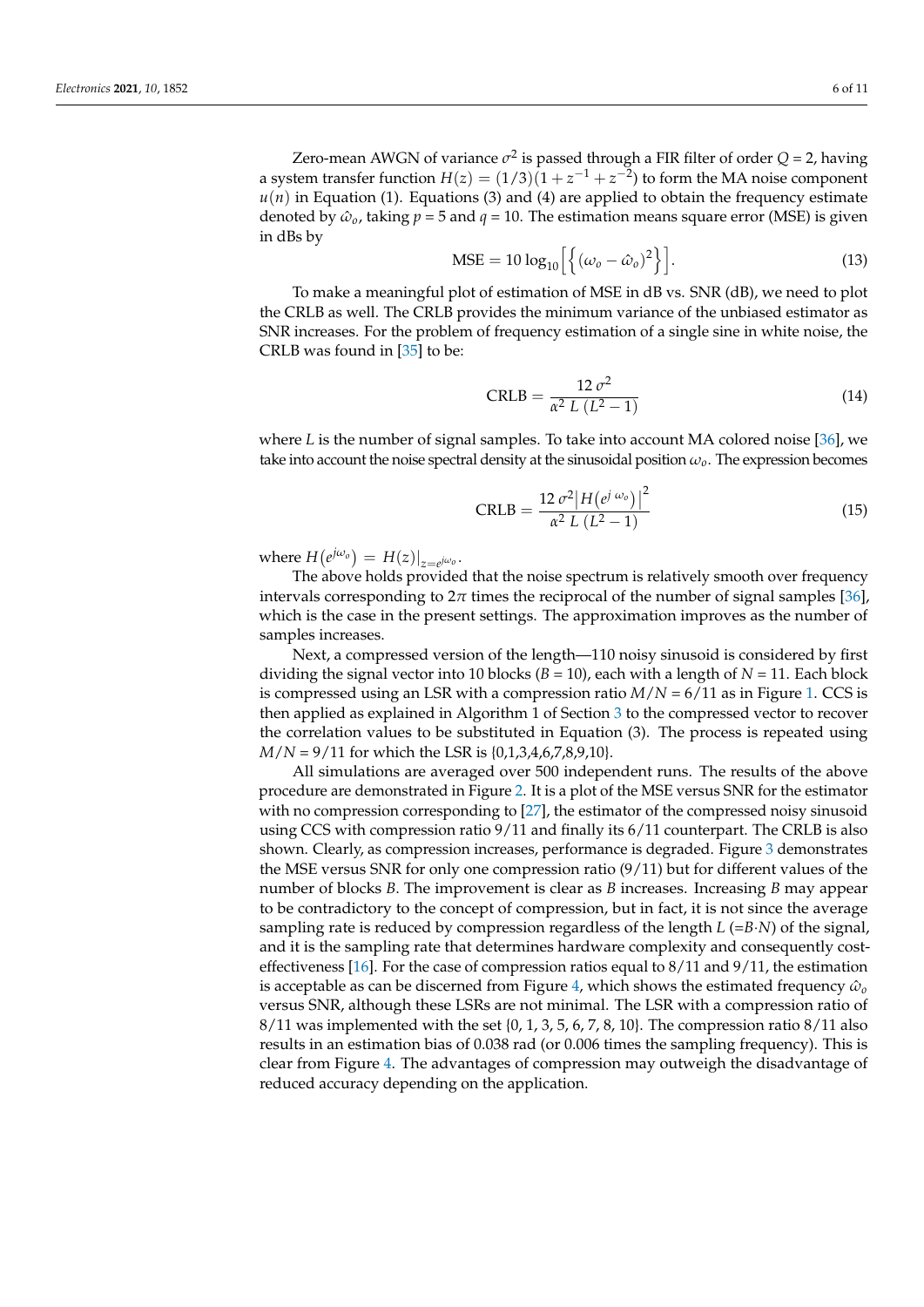<span id="page-7-0"></span>

Figure 2. Frequency estimation mean square error versus SNR, the colored noise case, using CCS with different compression ratios, as well as the estimator without compression  $\frac{27}{7}$ . with different compression ratios, as well as the estimator without compression [\[27\]](#page-11-8).  $\omega_0 = \pi/8$  rad,  $\alpha = 5, B = 10, p = 5, q = 10.$ 

<span id="page-7-1"></span>

Figure 3. Frequency estimation mean square error versus SNR, the colored noise case, using CCS with compression ratio  $M/N=9/11$  and for different values of *B* (number of b with compression ratio *M*/*N*=9/11 and for different values of *B* (number of blocks).  $\omega_o = \pi/8$  rad,  $\alpha = 5$ ,  $B = 10$ ,  $p = 5$ ,  $q = 10$ .

<span id="page-7-2"></span>

Figure 4. Frequency estimate  $(\hat{\omega}_0)$  versus SNR, the colored noise case, using CCS with differ-ent compression ratios as well as the estimator without compression [\[27\]](#page-11-8).  $\omega_o = \frac{\pi}{8} = 0.393$  rad,  $\alpha = 5, B = 10, p = 5, q = 10.$ Figure 4. Frequency estimate ( $\hat{\omega}_o$ ) versus SNR, the colored noise case, using CCS with different compression ratios as well as the estimator without compression [27].  $\omega_o = \frac{\pi}{8} = 0.393$  rad,  $\alpha = 5$ ,  $B = 10$ ,  $p = 5$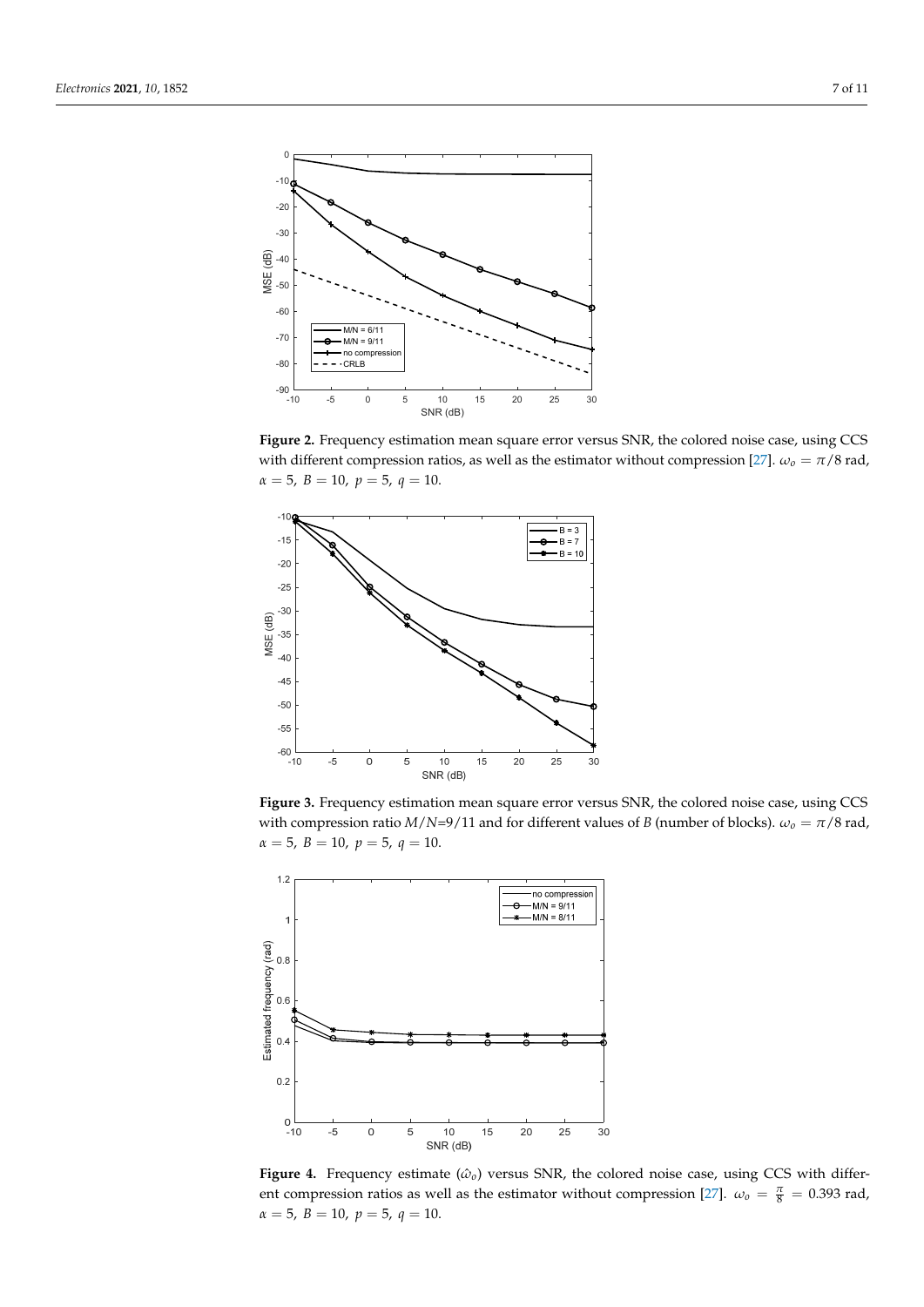$\overline{\phantom{a}}$  ,  $\overline{\phantom{a}}$  ,  $\overline{\phantom{a}}$  ,  $\overline{\phantom{a}}$  ,  $\overline{\phantom{a}}$  ,  $\overline{\phantom{a}}$  ,  $\overline{\phantom{a}}$  ,  $\overline{\phantom{a}}$  ,  $\overline{\phantom{a}}$  ,  $\overline{\phantom{a}}$  ,  $\overline{\phantom{a}}$  ,  $\overline{\phantom{a}}$  ,  $\overline{\phantom{a}}$  ,  $\overline{\phantom{a}}$  ,  $\overline{\phantom{a}}$  ,  $\overline{\phantom{a}}$ 

The frequency estimation performance increases with higher compression ratios (less compression). Figure 5 is a plot of the frequency estimation mean square err[or](#page-8-0) versus the compression ratio  $M/N$  for two colored noise scenarios:  $SNR = 5$  dB and  $SNR = 30$  dB. The compression ratios involved are  $6/11, 7/11, 8/11, 9/11$  and unity (no compression). The  $6/11$  minimal LSR is used as in Figure 1, and then the higher c[om](#page-4-0)pression ratios are implemented by adding marks to the ruler at random. This method is used in  $[18]$  to achieve higher compression ratios. Figure 5 clearly sh[ow](#page-8-0)s the increase in mean square error with stronger compression. It can be seen that for low compression ratios, the effect of SNR is negligible since the estimation is biased as previously demonstrated in Figure [4,](#page-7-2) even for high SNR.

<span id="page-8-0"></span>

**Figure 5.** Frequency estimation mean square error versus compression ratio, the colored noise **Figure 5.** Frequency estimation mean square error versus compression ratio, the colored noise case, for SNR = 5 dB and SNR = 30 dB.  $\omega_o = \pi/8 = 0.393$  rad,  $\alpha = 5$ ,  $B = 10$ ,  $p = 5$ ,  $q = 10$ .

Finally, the frequency estimation MSE as a function of *ωo* for the white noise case and the colored noise case is shown in Figures [6](#page-9-1) and [7,](#page-9-2) respectively, and for SNR = 30 dB. In Figure [6,](#page-9-1) the values of *p* and *q* are taken as 2 and 10, respectively. Increasing the number of the CCS-recovered autocorrelation lags results in better performance. The no-compression case clearly approaches the CRLB. Performance is compromised as expected when the required compression operation is performed. Figure [7](#page-9-2) is a repetition of Figure [6](#page-9-1) for the colored noise case. However, here, the value of *p* is taken as 5 and *q* as 10, since *p* must be greater than *Q*+1, where *Q* is the order of the coloring filter previously described. In this case, the CRLB is a function of *ω<sup>o</sup>* as can be verified by Equation (15). This is in contrast to the constant CRLB in the white noise case. The performance is comparable to that of Figure [6,](#page-9-1) but compression slightly degrades the MSE in Figure [7](#page-9-2) regarding the colored noise case. It can be observed that the 9/11 compression results are better (lower MSE) for the white noise case due to using more CCS-recovered autocorrelation lags in the estimation process. In both figures, the compression results are perceptibly better in the range of *ω<sup>o</sup>* less than  $(\pi/2)$  rad.

The CCS algorithm itself is not directly related to colored noise, but the work in [\[27\]](#page-11-8) on which the present work is based is MA colored noise resilient. The CCS method has been incorporated in this work to compute the correlation values for the case of compressed measurements. The work in [\[27\]](#page-11-8) and, consequently, the present work are resilient to MA noise because, as stated in Section [2,](#page-3-0) the autocorrelation of the colored noise is zero for shifts greater than the order of the MA stochastic process of the colored noise. Figures [6](#page-9-1) and [7](#page-9-2) support this argument since the performances in white and colored noise are comparable, although the white noise case shows a slightly better performance due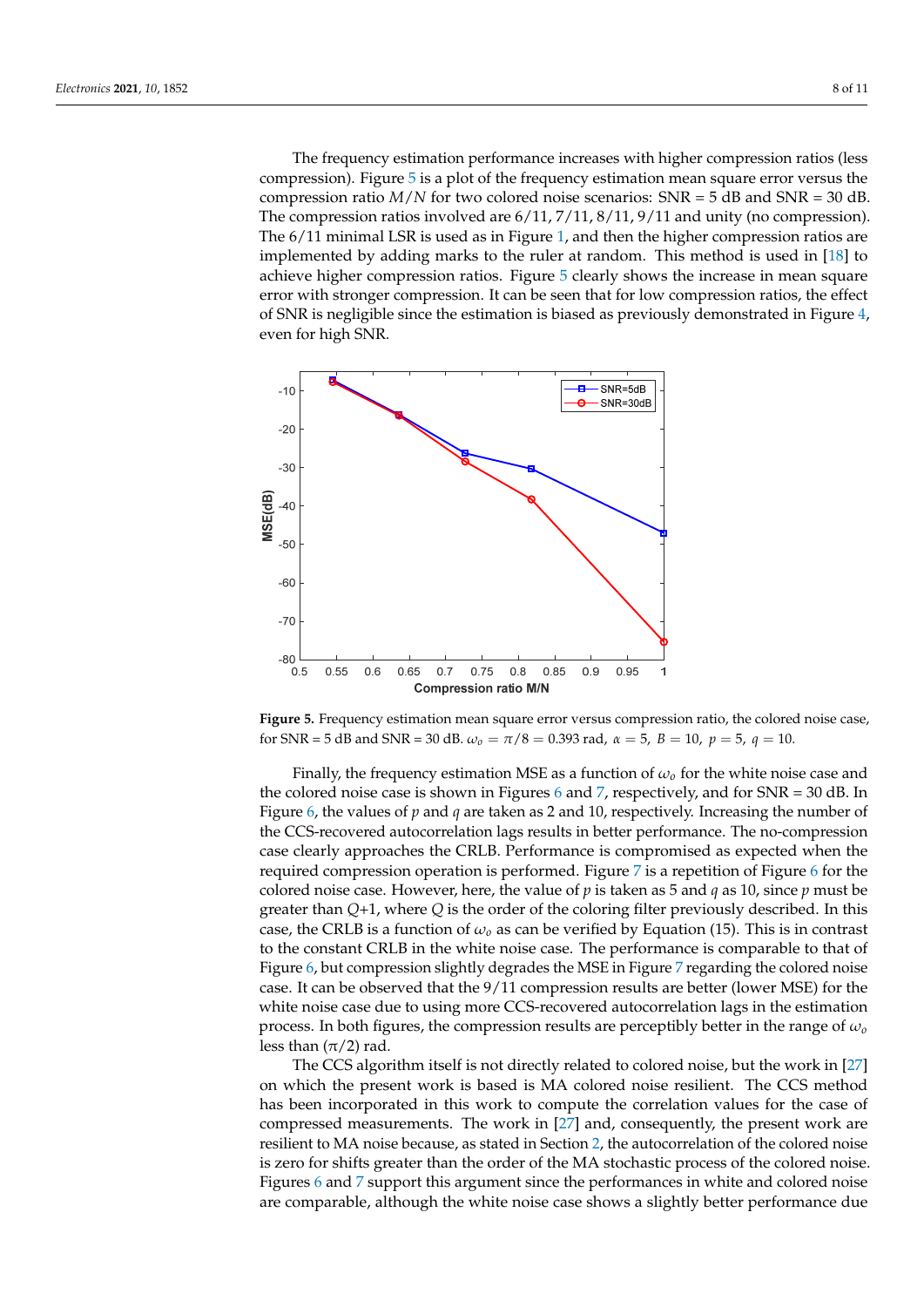to using more correlation lags than in the colored noise case. The only restriction in the colored noise case is that the lags must be greater than the MA order; therefore, there are fewer available lags to take part in the estimation process.

<span id="page-9-1"></span>

**Figure 6.** Frequency estimation mean square error versus  $\omega_o$  for the white noise case. SNR = 30 dB,  $\alpha = 5$  and *B* = 10, using CCS with different compression ratios as well as the estimator without compression [\[27\]](#page-11-8),  $p = 2$ ,  $q = 10$ .

<span id="page-9-2"></span>

**Figure 7.** Frequency estimation mean square error versus  $\omega_o$  for the colored noise case. SNR = 30 dB,  $\alpha = 5$  and *B* = 10, using CCS with different compression ratios as well as the estimator without compression [\[27\]](#page-11-8),  $p = 5$ ,  $q = 10$ .

# <span id="page-9-0"></span>**5. Conclusions 5. Conclusions**

Compressed measurements of a single sinusoid in MA colored noise are used to reconstruct the second-order statistics for the purpose of frequency estimation of the original uncompressed noisy sinusoid using compressive covariance sensing. Estimation accuracy is acceptable for moderate compression ratios and was found to degrade for lower (better) compression ratios generally resulting in biased estimates. For a fixed compression ratio, the mean square estimation error was found to improve (decrease) as the number of available compressed signal samples increased. The best performance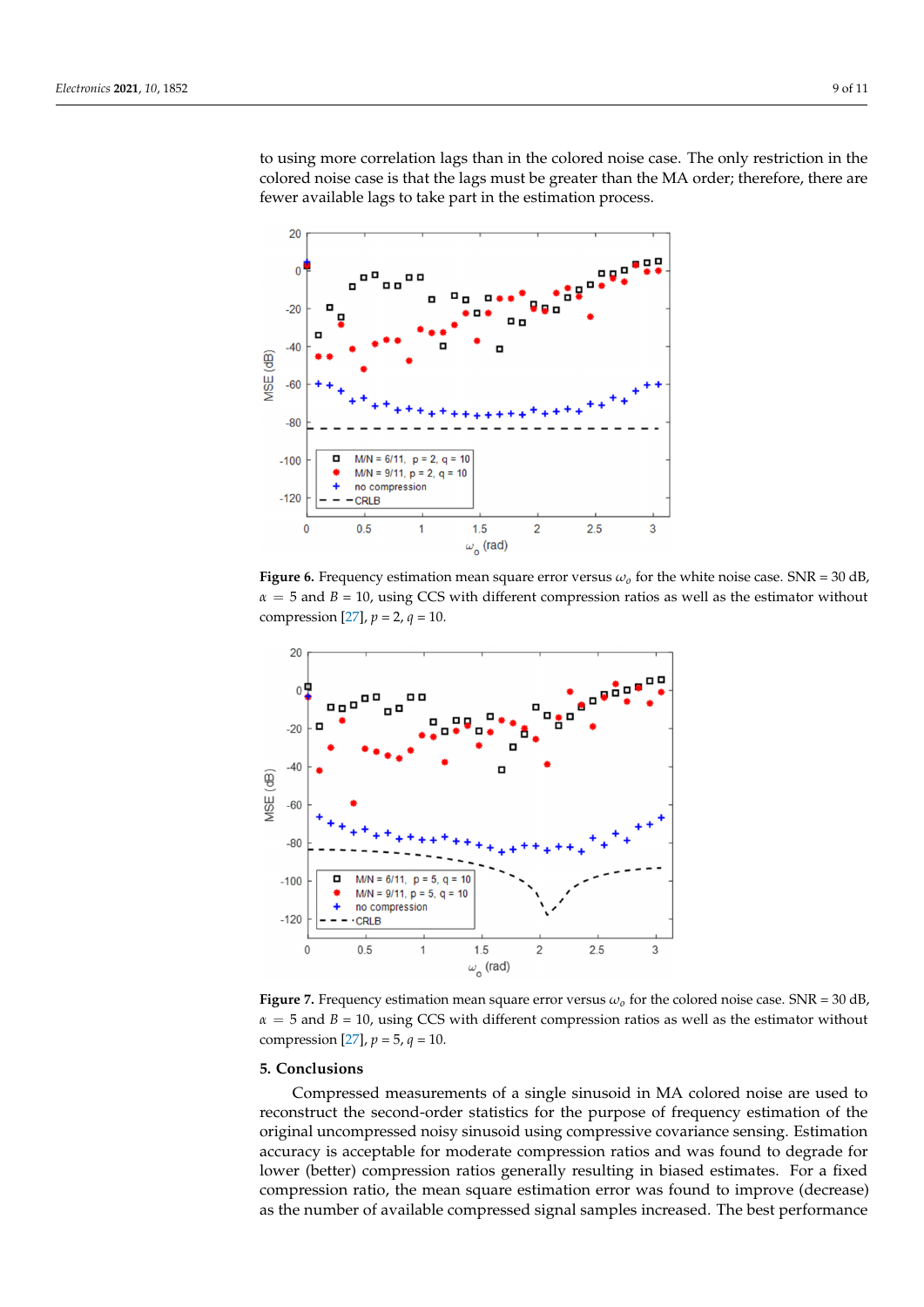results with compression were observed for sinusoid frequencies less than  $(\pi/2)$  radians. The advantages gained by compression may outweigh the disadvantage of decreased estimation accuracy such that the performance acceptability is based on a complexityaccuracy tradeoff that is application-dependent.

**Author Contributions:** Conceptualization, N.A.S.A. and Z.M.H.; methodology, N.A.S.A.; software, N.A.S.A.; formal analysis, N.A.S.A. and Z.M.H.; investigation, N.A.S.A. and Z.M.H.; resources, N.A.S.A. and Z.M.H.; writing—original draft preparation, N.A.S.A.; writing—review and editing, Z.M.H.; supervision, Z.M.H. All authors have read and agreed to the published version of the manuscript.

**Funding:** This research is partially funded by Edith Cowan University via the ASPIRE Program.

**Data Availability Statement:** The computer simulation MATLAB code is available from the authors on request.

**Acknowledgments:** The authors would like to thank Edith Cowan University for supporting this project via the ASPIRE Program. Thanks to the reviewers for their insightful comments that helped improve this paper. Thanks are extended to MDPI Office for their prompt attention and useful guidance throughout the review process.

**Conflicts of Interest:** The authors state that there is no conflict of interest in the publication of this work.

#### **References**

- <span id="page-10-0"></span>1. Fu, H.; Kam, P.Y. MAP/ML Estimation of the Frequency and Phase of a Single Sinusoid in Noise. *IEEE Trans. Signal Process.* **2007**, *55*, 834–845. [\[CrossRef\]](http://doi.org/10.1109/TSP.2006.888055)
- <span id="page-10-1"></span>2. Kay, S. A fast and accurate single frequency estimator. *IEEE Trans. Acoust. Speech Signal Process.* **1989**, *37*, 1987–1990. [\[CrossRef\]](http://doi.org/10.1109/29.45547)
- <span id="page-10-2"></span>3. Almoosawy, A.N.; Hussain, Z.M.; Murad, F.A. Frequency estimation of single-tone sinusoids under additive and phase noise. *Int. J. Adv. Comput. Sci. Appl.* **2014**, *5*, 101–106.
- <span id="page-10-3"></span>4. Völker, B.; Händel, P. Frequency estimation from proper sets of correlations. *IEEE Trans. Signal Process.* **2002**, *50*, 791–802. [\[CrossRef\]](http://doi.org/10.1109/78.992122)
- <span id="page-10-4"></span>5. Elasmi-Ksibi, R.; Lopez-Valcarce, R.; Besbes, H.; Cherif, S. A Family of Real Single-Tone Frequency Estimators using Higher-Order Sample Covariance Lags. In Proceedings of the European Signal Processing Conference (EUSIPCO), Lausanne, Switzerland, 25–29 August 2008; pp. 956–959.
- <span id="page-10-5"></span>6. Lui, K.W.K.; So, H.C. Modified Pisarenko Harmonic Decomposition for Single-Tone Frequency Estimation. *IEEE Trans. Signal Process.* **2008**, *56*, 3351–3356. [\[CrossRef\]](http://doi.org/10.1109/TSP.2008.920486)
- <span id="page-10-6"></span>7. Sithamparanathan, K. Digital-PLL Assisted Frequency Estimation with Improved Variance. In Proceedings of the IEEE Global Telecommunications Conference (GLOBECOM), New Orleans, LA, USA, 30 November–4 December 2008; pp. 1–5.
- 8. Richard Brown, D., III; Liao, Y.; Fox, N. Low-Complexity Real-Time Single-Tone Phase and Frequency Estimation. In Proceedings of the 2010 Military Communications Conference, San Jose, CA, USA, 31 October–3 November 2010.
- <span id="page-10-7"></span>9. Hussain, Z.M.; Sadik, A.Z.; O'Shea, P. *Digital Signal Processing, an Introduction with MATLAB and Applications*; Springer: Berlin/Heidelberg, Germany, 2011.
- <span id="page-10-8"></span>10. Saber, M.; Khan, M.T.A.; Jitsumatsu, Y. Frequency and power estimator for digital receivers in Doppler shift environments. *Signal Process. Int. J.* **2011**, *5*, 185–202.
- <span id="page-10-9"></span>11. Bittanti, S.; Campi, M.; Savaresi, S. Unbiased estimation of a sinusoid in colored noise via adapted notch filters. *Automatica* **1997**, *33*, 209–215. [\[CrossRef\]](http://doi.org/10.1016/S0005-1098(96)00145-8)
- <span id="page-10-10"></span>12. Stoica, P.; Jakobsson, A.; Li, J. Cisoid parameter estimation in the colored noise case: Asymptotic Cramer-Rao bound, maximum likelihood, and nonlinear least-squares. *IEEE Trans. Signal Process.* **1997**, *45*, 2048–2059. [\[CrossRef\]](http://doi.org/10.1109/78.611203)
- <span id="page-10-11"></span>13. Bonnin, M.; Traversa, F.L.; Bonani, F. Colored noise in oscillators. Phase-amplitude analysis and a method to avoid the itostratonovich dilemma. *IEEE Trans. Circuits Syst.* **2019**, *66*, 3917–3927. [\[CrossRef\]](http://doi.org/10.1109/TCSI.2019.2914398)
- <span id="page-10-12"></span>14. Candes, E.J.; Wakin, M. An Introduction to Compressive Sampling. *IEEE Signal Process. Mag.* **2008**, *25*, 21–30. [\[CrossRef\]](http://doi.org/10.1109/MSP.2007.914731)
- <span id="page-10-13"></span>15. Hussain, Z.M. Energy-Efficient Systems for Smart Sensor Communications. In Proceedings of the 2020 30th International Telecommunication Networks and Applications Conference (ITNAC), Melbourne, Australia, 25–27 November 2020.
- <span id="page-10-14"></span>16. Romero, D.; Ariananda, D.D.; Tian, Z.; Leus, G. Compressive Covariance Sensing: Structure-based compressive sensing beyond sparsity. *IEEE Signal Process. Mag.* **2016**, *33*, 78–93. [\[CrossRef\]](http://doi.org/10.1109/MSP.2015.2486805)
- <span id="page-10-15"></span>17. Park, C.; Lee, B. Online compressive covariance sensing. *Signal Process.* **2019**, *162*, 1–9. [\[CrossRef\]](http://doi.org/10.1016/j.sigpro.2019.04.006)
- <span id="page-10-16"></span>18. Ariananda, D.D.; Leus, G. Compressive Wideband Power Spectrum Estimation. *IEEE Trans. Signal Process.* **2012**, *60*, 4775–4789. [\[CrossRef\]](http://doi.org/10.1109/TSP.2012.2201153)